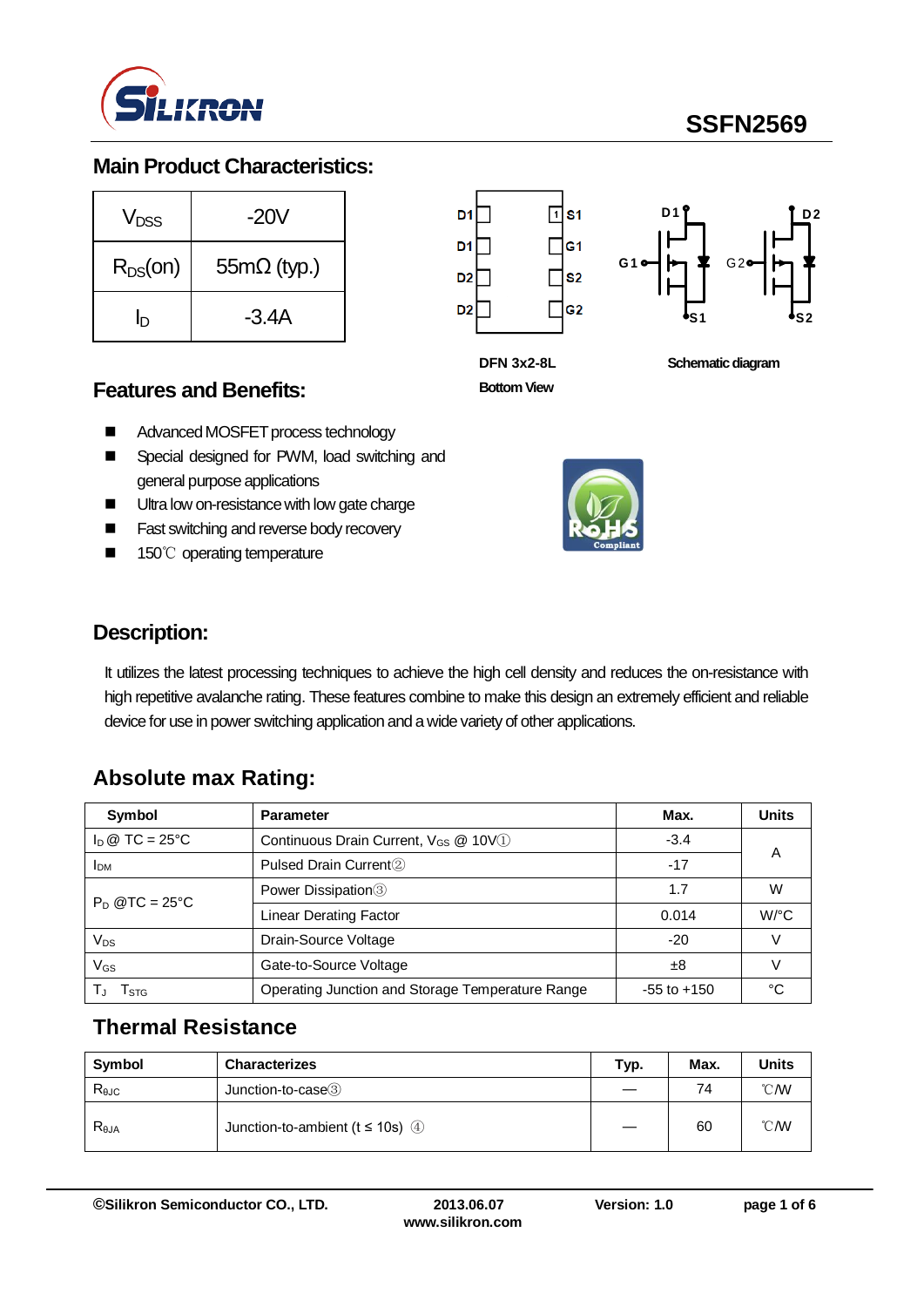

| Symbol                  | <b>Parameter</b>                     | Min.                     | Typ. | Max.   | <b>Units</b> | <b>Conditions</b>                          |
|-------------------------|--------------------------------------|--------------------------|------|--------|--------------|--------------------------------------------|
| $V_{(BR)DSS}$           | Drain-to-Source breakdown voltage    | $-20$                    |      |        | V            | $V_{GS} = 0V$ , ID = -250µA                |
|                         | Static Drain-to-Source on-resistance | $\overline{\phantom{0}}$ | 55   | 80     | $m\Omega$    | $V_{GS} = -4.5V, I_D = -2.9A$              |
| $R_{DS(on)}$            |                                      |                          | 78   | 105    |              | $V_{GS} = -2.5V$ , $I_D = -2.2A$           |
| $V_{GS(th)}$            | Gate threshold voltage               | $-0.45$                  |      | $-1.0$ | $\vee$       | $V_{DS} = V_{GS}$ , $I_D = -250 \mu A$     |
|                         |                                      |                          |      | 1      |              | $V_{DS} = -20V$ , $V_{GS} = 0V$            |
| <b>I</b> <sub>pss</sub> | Drain-to-Source leakage current      |                          |      | 50     | μA           | $T_J = 125^{\circ}C$                       |
|                         |                                      |                          |      | 100    |              | $V_{GS} = 8V$                              |
| lgss                    | Gate-to-Source forward leakage       |                          |      | $-100$ | nA           | $V_{GS} = -8V$                             |
| $Q_{q}$                 | Total gate charge                    |                          | 6.5  |        |              | $I_D = -2.6A$ ,                            |
| $Q_{gs}$                | Gate-to-Source charge                |                          | 1.1  |        | nC           | $V_{DS} = -16V$ ,                          |
| $Q_{gd}$                | Gate-to-Drain("Miller") charge       |                          | 2.2  |        |              | $V_{GS} = -4.5V$                           |
| $t_{d(on)}$             | Turn-on delay time                   |                          | 4.7  |        |              |                                            |
| $t_{r}$                 | Rise time                            |                          | 10   |        |              | $V_{GS} = -4.5V$ , VDS=-16V,               |
| $t_{d(off)}$            | Turn-Off delay time                  |                          | 28   |        | ns           | $I_D = -2.6A$ , $R_{\text{GEN}} = 2\Omega$ |
| $t_{\rm f}$             | Fall time                            |                          | 20   |        |              |                                            |
| $C_{iss}$               | Input capacitance                    |                          | 645  |        |              | $V_{GS} = 0V$                              |
| $C_{\rm oss}$           | Output capacitance                   |                          | 86   |        | pF           | $V_{DS} = -16V$                            |
| $C_{\text{rss}}$        | Reverse transfer capacitance         |                          | 38   |        |              | $f = 1$ MHz                                |

# **Electrical Characterizes** @T<sub>A</sub>=25℃ unless otherwise specified

# **Source-Drain Ratings and Characteristics**

| Symbol                     | <b>Parameter</b>                 | Min. | Typ. | Max.   | <b>Units</b> | <b>Conditions</b>                               |
|----------------------------|----------------------------------|------|------|--------|--------------|-------------------------------------------------|
|                            | <b>Continuous Source Current</b> |      |      | $-3.4$ | Α            | MOSFET symbol                                   |
| Is                         | (Body Diode)                     |      |      |        |              | showing the                                     |
| <b>I</b> <sub>SM</sub>     | <b>Pulsed Source Current</b>     |      |      | $-17$  | A            | $G \rightarrow \rightarrow$<br>integral reverse |
|                            | (Body Diode)                     |      |      |        |              | p-n junction diode.                             |
| $\mathsf{V}_{\mathsf{SD}}$ | Diode Forward Voltage            |      |      | $-1.2$ | V            | $IS=-1.1A, VGS=0V$                              |
| $t_{rr}$                   | Reverse Recovery Time            |      | 17   |        | ns           | $TJ = 25^{\circ}C$ , IF = 1A,                   |
| $Q_{rr}$                   | Reverse Recovery Charge          |      | 8.6  |        | nC           | $di/dt = 100A/\mu s$                            |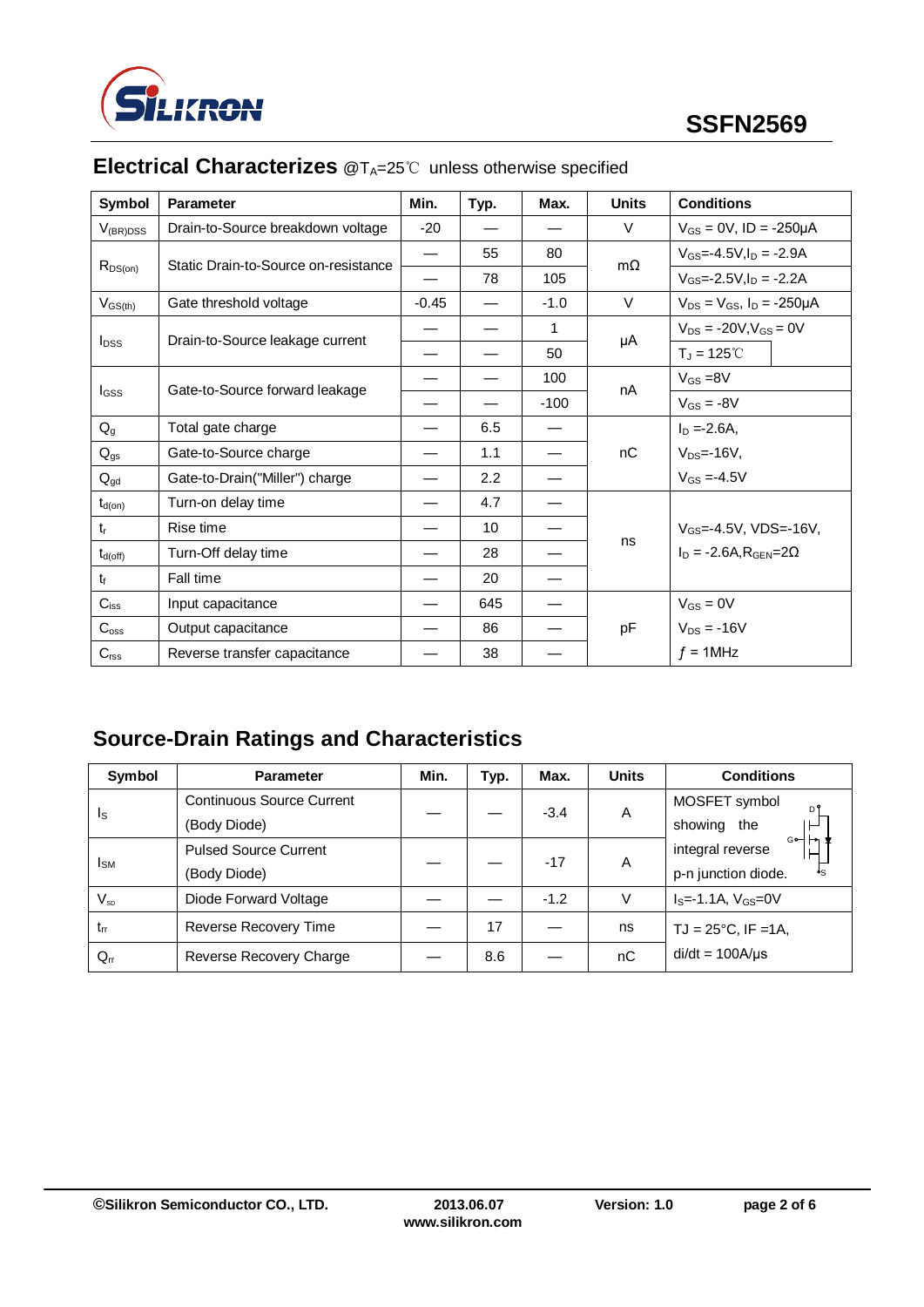

# **Test circuits and Waveforms**



**Switching time test circuit:**

**Switch Waveforms:**



#### **Notes:**

- ①Calculated continuous current based on maximum allowable junction temperature.
- ②Repetitive rating; pulse width limited by max. junction temperature.
- ③The power dissipation PD is based on max. junction temperature, using junction-to-case thermal resistance.
- $\circledA$ The value of R<sub>θJA</sub> is measured with the device mounted on 1 in 2 FR-4 board with 2oz. Copper, in a still air environment with TA =25°C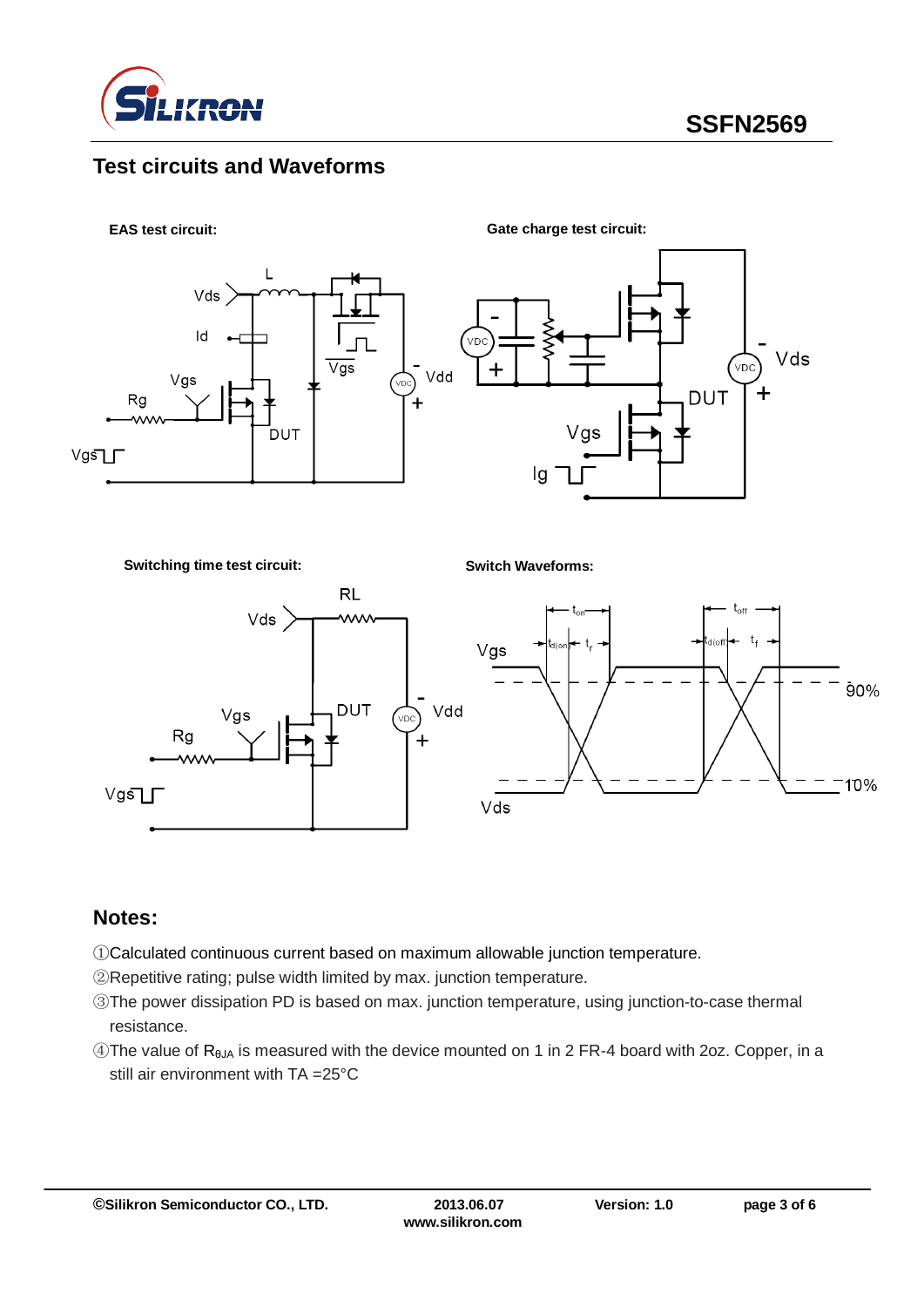

### **Mechanical Data**:

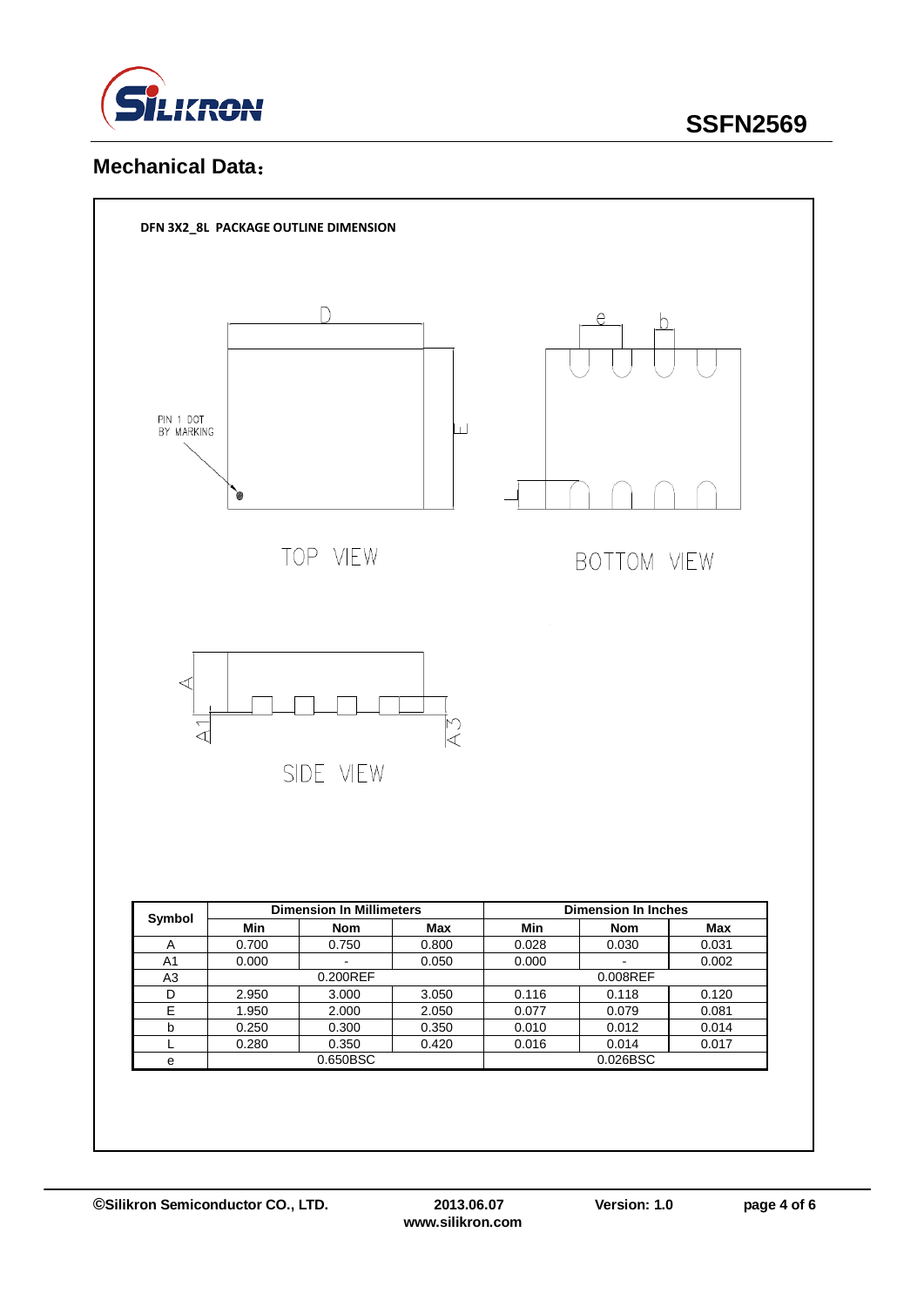

# **Ordering and Marking Information**

| <b>Device Marking: SSFN2569</b>    |  |
|------------------------------------|--|
| Package (Available)                |  |
| DFN3X2-8L                          |  |
| <b>Operating Temperature Range</b> |  |
| $C: -55$ to 150 °C                 |  |
|                                    |  |
|                                    |  |

# **Devices per Unit**

| Package<br><b>Type</b> | Units/<br>Tape | Tapes/Inner<br><b>Box</b> | Units/Inner<br><b>Box</b> | <b>Inner</b><br><b>Boxes/Carton</b><br>Box | <b>Units/Carton</b><br><b>Box</b> |
|------------------------|----------------|---------------------------|---------------------------|--------------------------------------------|-----------------------------------|
| DFN3X2-8L              | 3000           |                           | 15000                     |                                            | 60000                             |

# **Reliability Test Program**

| <b>Test Item</b>   | <b>Conditions</b>              | <b>Duration</b> | <b>Sample Size</b>  |
|--------------------|--------------------------------|-----------------|---------------------|
| High               | $T_i=125^{\circ}C$ or 150 °C @ | 168 hours       | 3 lots x 77 devices |
| <b>Temperature</b> | 80% of Max                     | 500 hours       |                     |
| <b>Reverse</b>     | $V_{DS}$ / $V_{CES}$ /VR       | 1000 hours      |                     |
| Bias(HTRB)         |                                |                 |                     |
| High               | T <sub>i</sub> =125℃ or 150℃ @ | 168 hours       | 3 lots x 77 devices |
| <b>Temperature</b> | 100% of Max $V_{GSS}$          | 500 hours       |                     |
| Gate               |                                | 1000 hours      |                     |
| Bias(HTGB)         |                                |                 |                     |